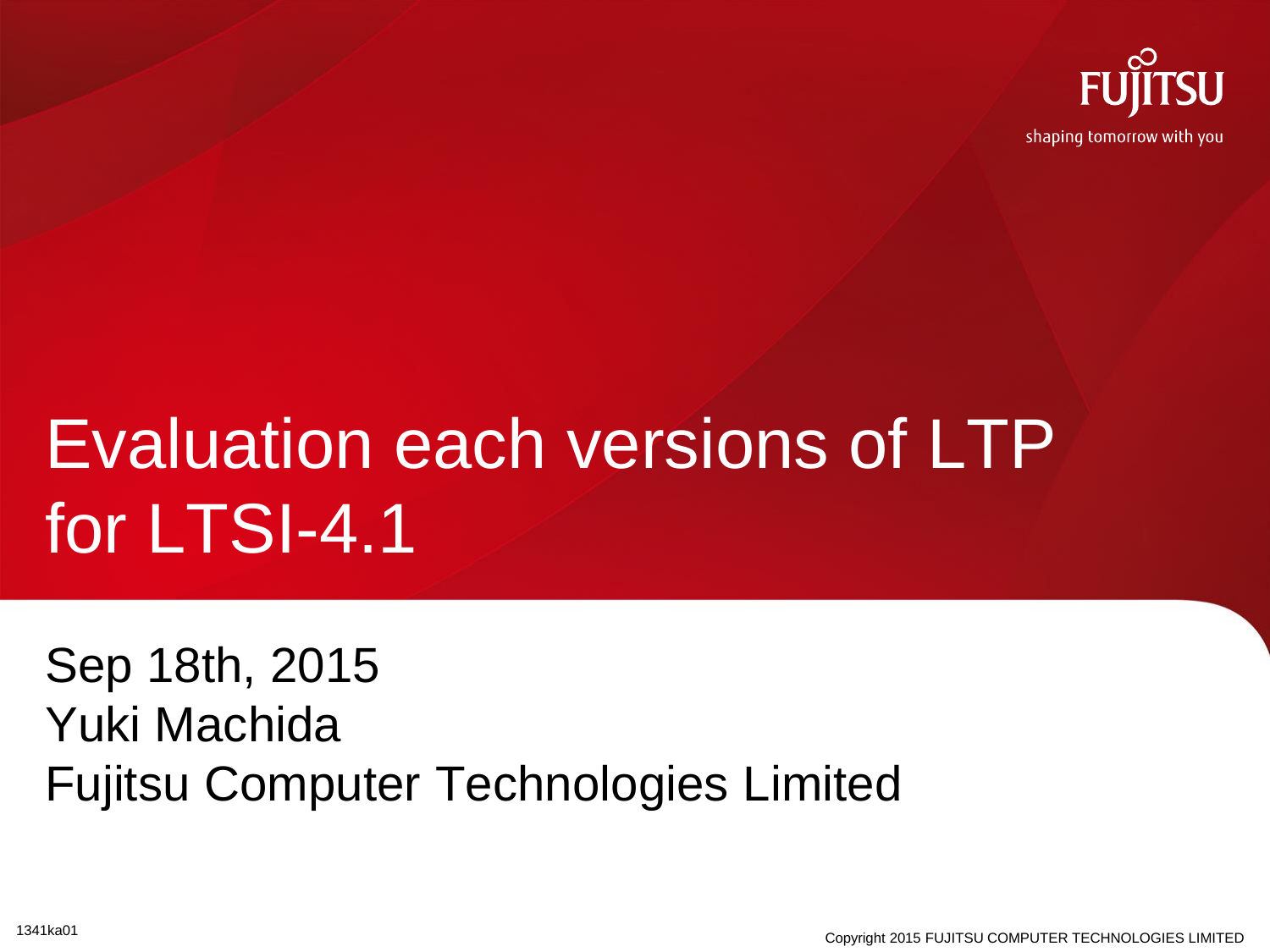## \$ whoami



- Yuki Machida, Fujitsu Computer Technologies Ltd.
- **Embedded Linux Development**
- **In-House Embedded Linux Distributor** of Fujitsu
- Our Distribution includes LTSI Kernel and is built with Yocto Project
- Our Distribution is used for

■ Server System Controller, Storage System, Network Equipment, Printer etc.

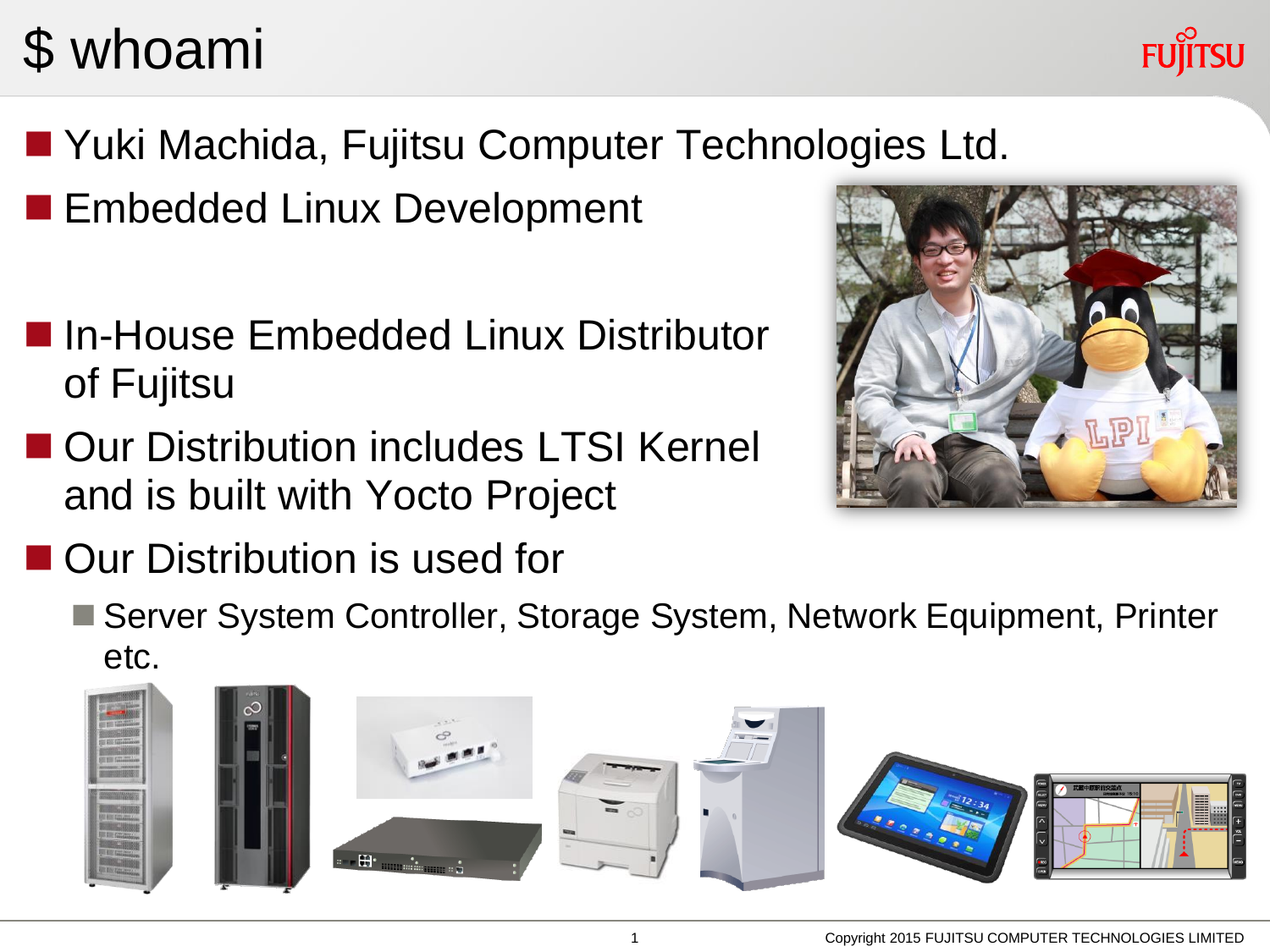## The next LTSI version is v4.1!





http://events.linuxfoundation.jp/sites/events/files/slides/LTSI-LCJ2015-final.pdf http://ltsi.linuxfoundation.org/ltsi-4.1-development-schedule

LTSI-4.1 Development Schedule Here is the LTSI Development Schedule for this year.

**Target kernel version: 4.1** 

Open up LTSI Merge Window:

**Close Merge Window:** End of October (roughly 80 days)

**Validation Period:** Nov 1. to Dec 20 (roughly 50day)

**Expected release date:** December 20th (right before Christmas)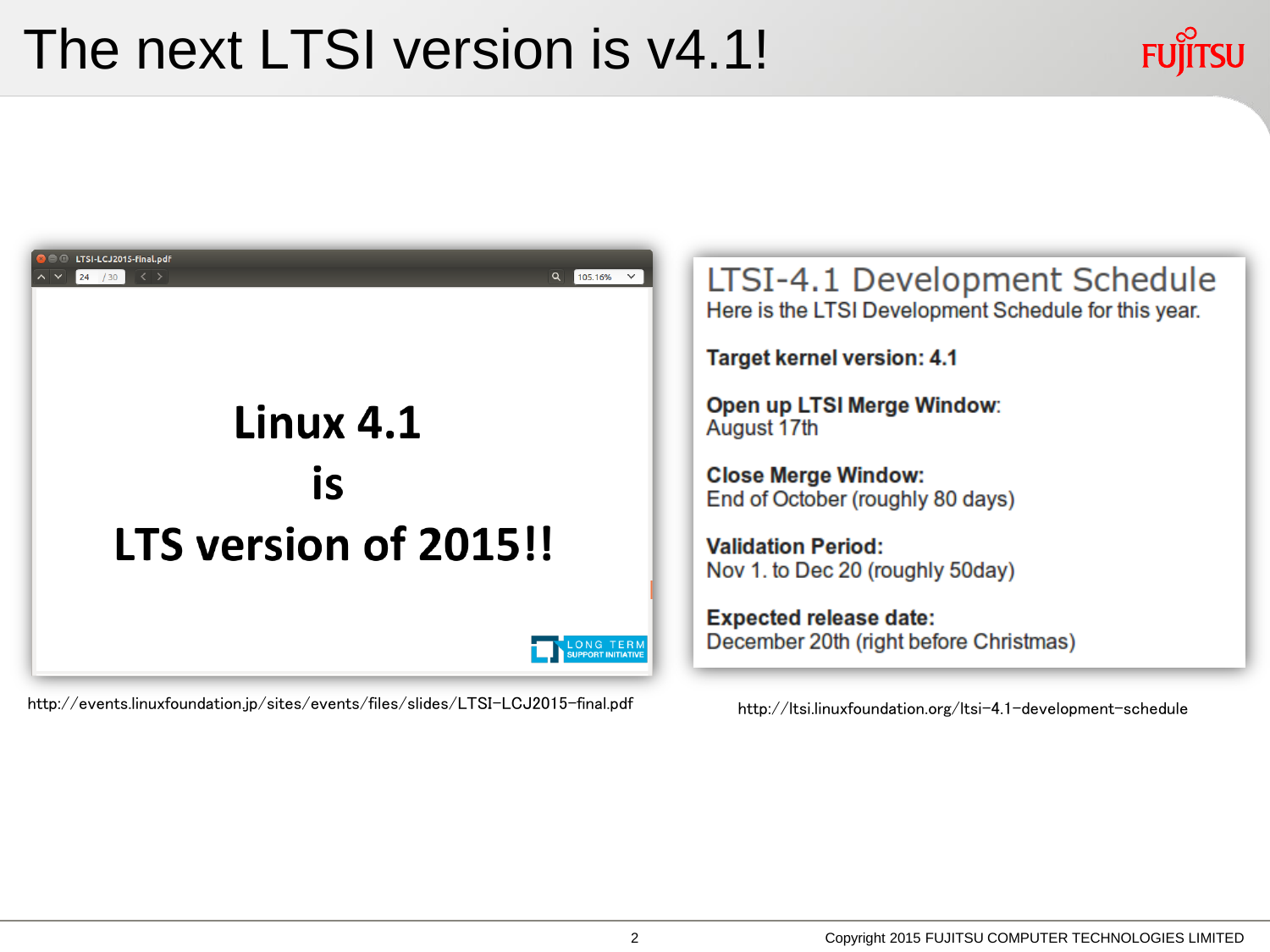## Use LTP to Test of LTSI-4.1



### What's LTP[?](http://linux-test-project.github.io/)

■ <http://linux-test-project.github.io/>

## ■ Using LTP can find some bugs in Linux

| <b>P</b> agl_2015_r006.pdf<br>13 / 43<br>— ∢ ⇒                                                                                                                                                                                                                                                                                                                                                                                                                                                                                                                                                                                                                                                                                                                                                                                                                                                                                                                                                                                                                                                                                                                                                                                                                                                                                                                                                | $\alpha$<br>105.56%<br>$\checkmark$ | $\bullet$ $\bullet$ agl_2015_r006.pdf<br>17<br>$\sim$ $\vee$<br>/43                                                                                                                                                                                                                                                                                                                                                                                                                                                                         | $\alpha$<br>105.56% $\vee$ |
|-----------------------------------------------------------------------------------------------------------------------------------------------------------------------------------------------------------------------------------------------------------------------------------------------------------------------------------------------------------------------------------------------------------------------------------------------------------------------------------------------------------------------------------------------------------------------------------------------------------------------------------------------------------------------------------------------------------------------------------------------------------------------------------------------------------------------------------------------------------------------------------------------------------------------------------------------------------------------------------------------------------------------------------------------------------------------------------------------------------------------------------------------------------------------------------------------------------------------------------------------------------------------------------------------------------------------------------------------------------------------------------------------|-------------------------------------|---------------------------------------------------------------------------------------------------------------------------------------------------------------------------------------------------------------------------------------------------------------------------------------------------------------------------------------------------------------------------------------------------------------------------------------------------------------------------------------------------------------------------------------------|----------------------------|
| $LTP$ (contd.)                                                                                                                                                                                                                                                                                                                                                                                                                                                                                                                                                                                                                                                                                                                                                                                                                                                                                                                                                                                                                                                                                                                                                                                                                                                                                                                                                                                | <b>FUJITSU</b>                      | LTP (contd.)                                                                                                                                                                                                                                                                                                                                                                                                                                                                                                                                | <b>FUJITSU</b>             |
| ■ Case Study 1<br>Find a bug of distribution in LTP<br>Float test cases are failed on PowerPC (e500mc core) in Kernel 3.0<br>■ Optimize option "-O2" is turned off "-fcprop-register" flag in GCC 4.4.6<br>\$ powerpc-e500mc-linux-gnu-gcc -I/home/ubinux/e500mc/target/usr/include -0 -g -fsigned-char<br>-mcpu=e500mc -Wa.-me500mc -mhard-float -g <b>-02</b> -fno-strict-aliasing -pipe -Wall<br>-I/home/ubinux/e500mc/target/usr/include<br>-I/home/ubinux/e500mc/build/ltp-full-20101031/testcases/kernel/include<br>-I. /. /. /. /. /include -I. /. /. /. / include -L/home/ubinux/e500mc/target/lib<br>-L././././ib float_exp_log.c -litp -ipthread -im -o float_exp_log<br>-02 turns on all optimization flags specified by -0. It also turns on the following optimization flags:<br>-fthread-jumps<br>-falign-functions -falign-jumps<br>-falign-loops -falign-labels<br>-fcaller-saves<br>-fcrossjumping<br>-fcse-follow-jumps -fcse-skip-blocks<br>-fdelete-null-pointer-checks<br>No -foprop-register!<br>-fexpensive-optimizations<br>-fgcse -fgcse-lm<br>-findirect-inlining<br>-foptimize-sibling-calls<br>-fpeephole2<br>-freemove<br>-freorder-blocks -freorder-functions<br>-frerun-cse-after-loop<br>-fsched-interblock -fsched-spec<br>-fschedule-insns -fschedule-insns2<br>-fstrict-aliasing -fstrict-overflow<br>-ftree-switch-conversion<br>-ftree-pre<br>-ftree-vrp |                                     | Case Study 3<br>■ TLS (Thread Local Storage) test case on x86 platform,<br>the test result is fail<br>V3.14<br>V3.14.28<br><b>PASS</b><br><b>FAIL</b><br>■ Check the change between v3.14 and v3.14.28<br>e990e54 x86/tls: Don't validate Im in set thread area() after all<br>643152b x86/tls: Disallow unusual TLS segments<br>aeb83c0 x86/tls: Validate TLS entries to protect espfix<br>The implementation of TLS is changed !<br>■ Backport these patches, the test result is pass<br>■ Fixed in 4.0.0-rc6, confirmed fixed in 3.14.37 |                            |
| 12<br>Copyright 2015 FUJITSU COMPUTER TECHNOLOGIES LIMITED                                                                                                                                                                                                                                                                                                                                                                                                                                                                                                                                                                                                                                                                                                                                                                                                                                                                                                                                                                                                                                                                                                                                                                                                                                                                                                                                    |                                     | 16<br>Copyright 2015 FUJITSU COMPUTER TECHNOLOGIES LIMITED                                                                                                                                                                                                                                                                                                                                                                                                                                                                                  |                            |

http://events.linuxfoundation.jp/sites/events/files/slides/agl\_2015\_r006.pdf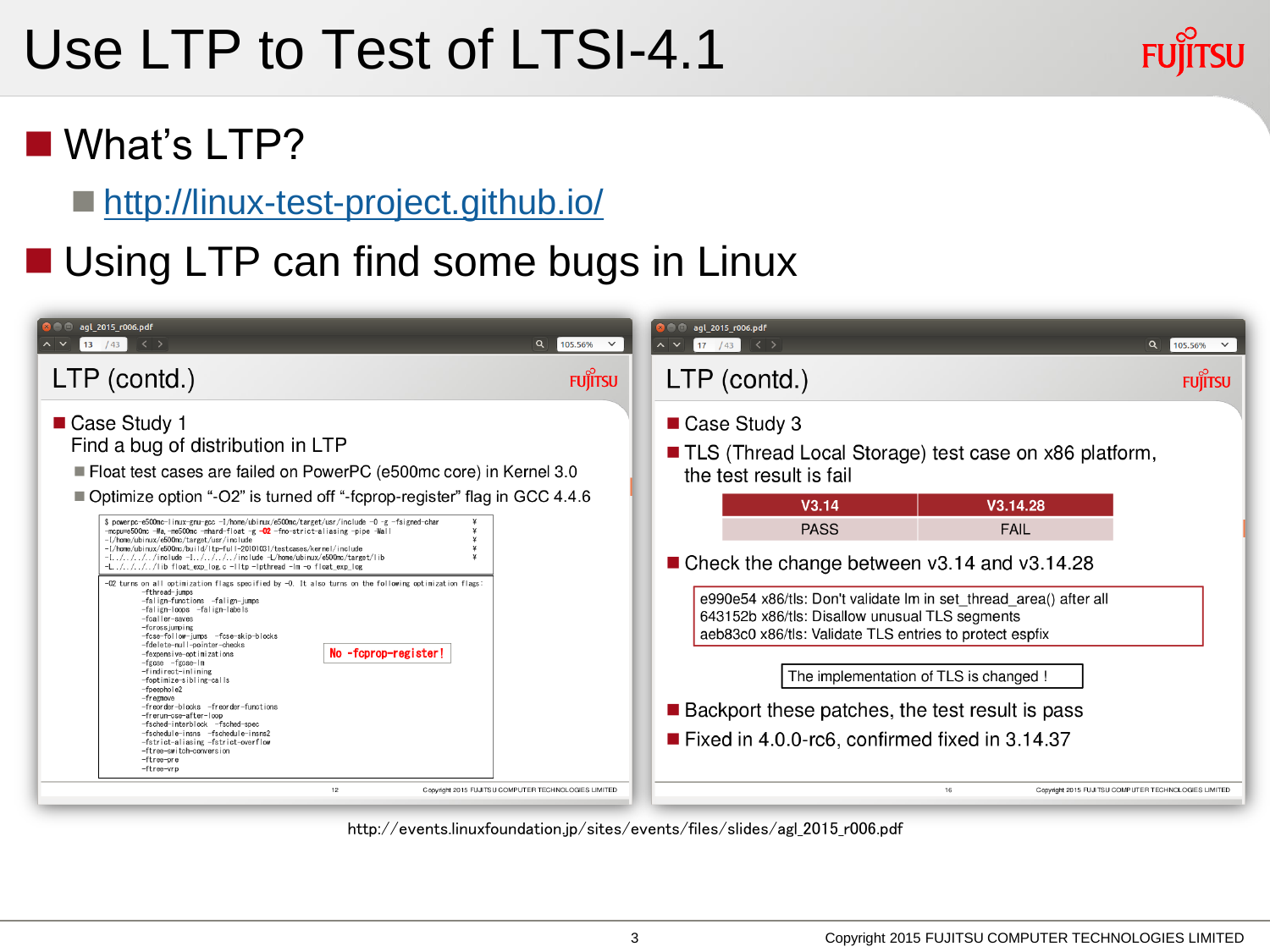## LTSI Test Project

- What's LTSI Test Project?
	- <http://ltsi.linuxfoundation.org/ltsi-test-project>
- Contains Old version of LTP in jta-public
	- Confirmed on Sep 16<sup>th</sup>, 2015

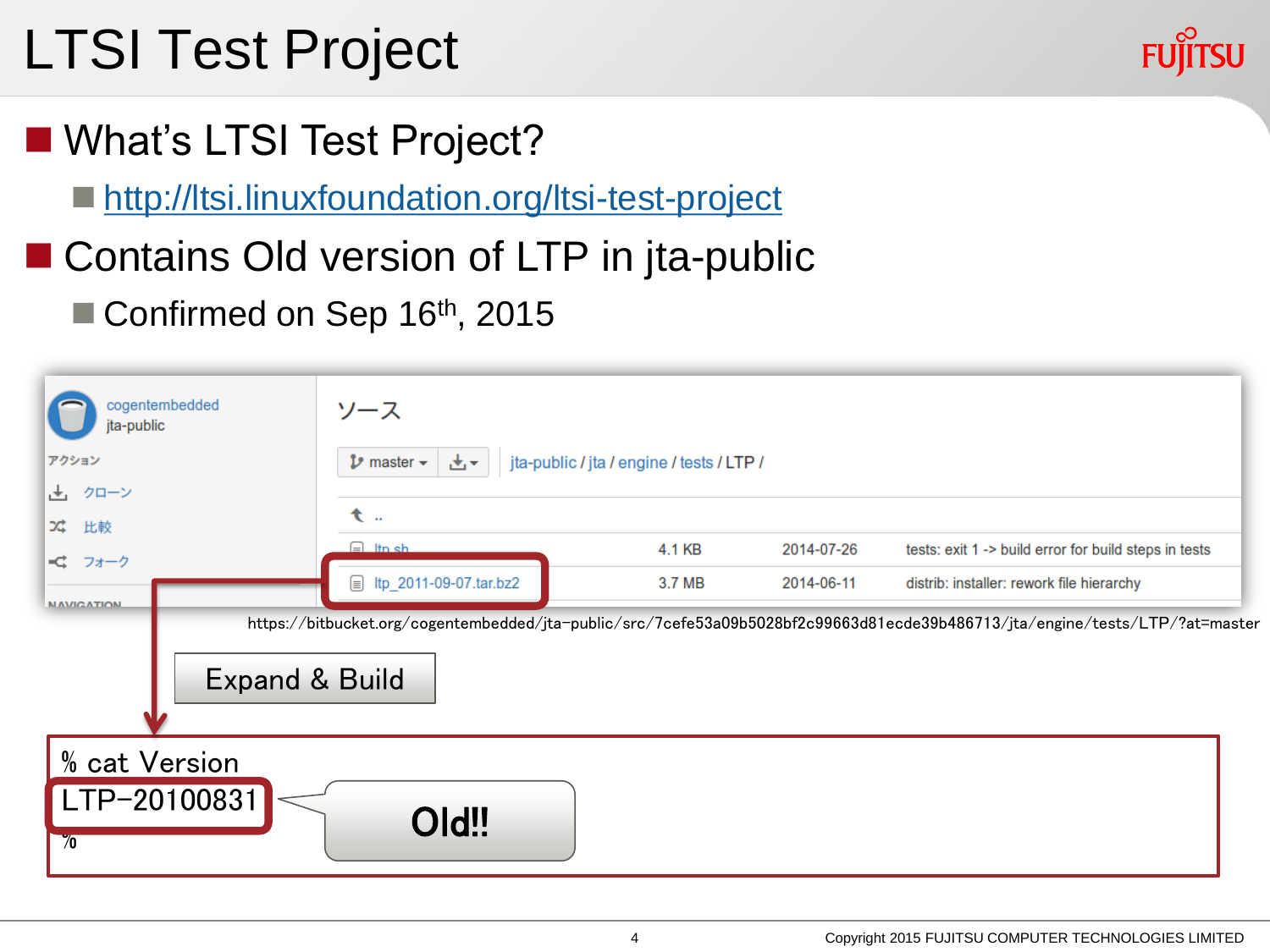## What is good version of LTP?



- ■カーネルの実装に追従するテストケースが含まれること ■ 新しいシステムコール
	- ■システムコールの仕様変更

■bugfixが取り込まれること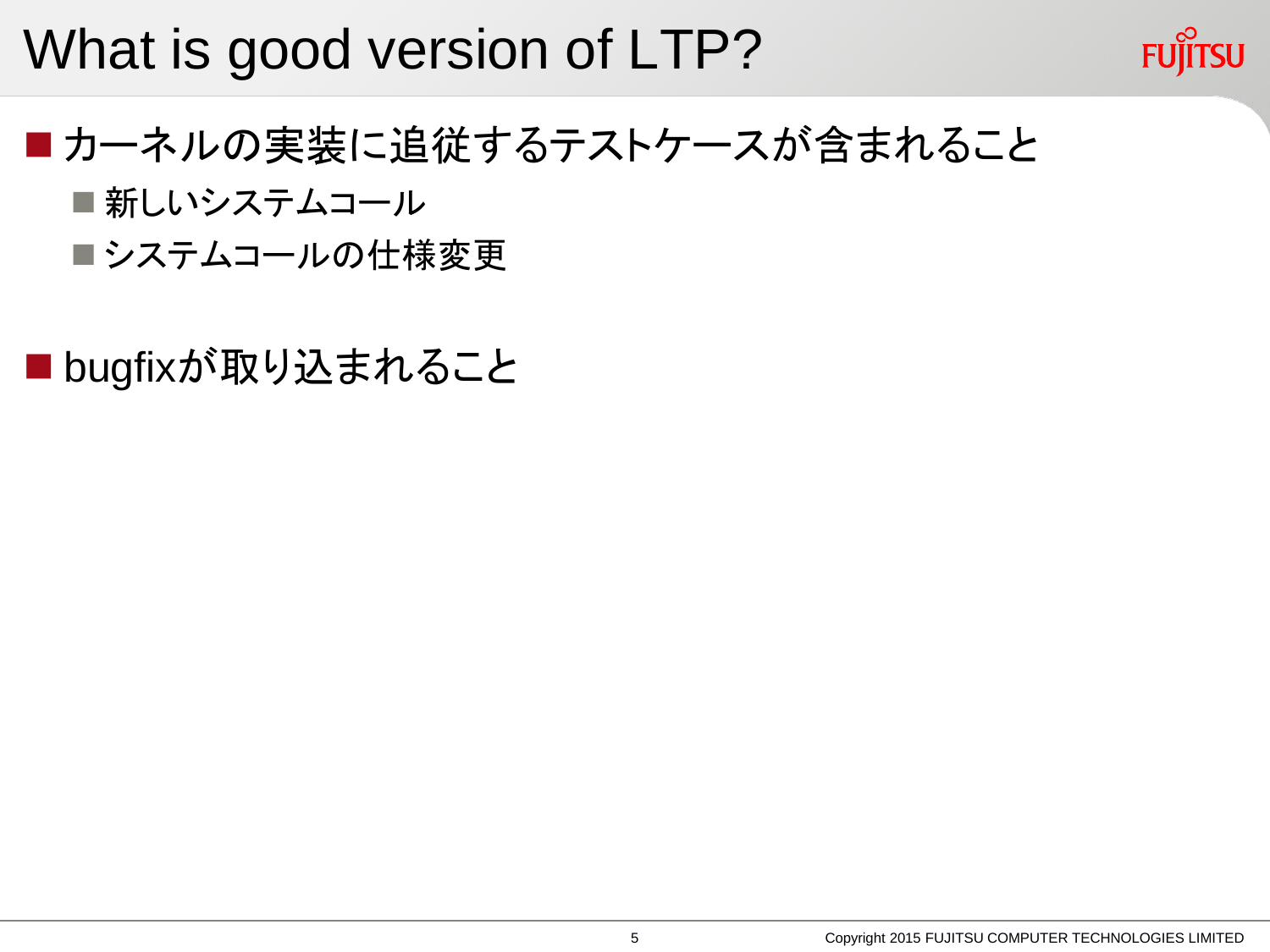## Added some testcases for new system call

#### linux.git: 3.17でgetrandom(2)が追加された

```
% git log --oneline v3.14..v4.1 -- arch/x86/syscalls/syscall 64.tbl
(snip)
f4f142e Merge tag 'random_for_linus' of ¥
   git://git.kernel.org/pub/scm/linux/kernel/git/tytso/random
c6e9d6f random: introduce getrandom(2) system call★
48dc92b seccomp: add "seccomp" syscall
(snip)
% git tag --contains=c6e9d6f
v3.17★
(snip)
```
### ltp.git: 20150903でgetrandom(2)のテストケースが追加された

% git log --oneline testcases/kernel/syscalls/getrandom 17dce71 syscalls/getrandom: add configure check for linux/random.h cc63481 getrandom: fix compilation with older kernels **7f72a2c syscall/getrandom: Add tests for getrandom**★

```
% git tag --contains=7f72a2c
20150903★
```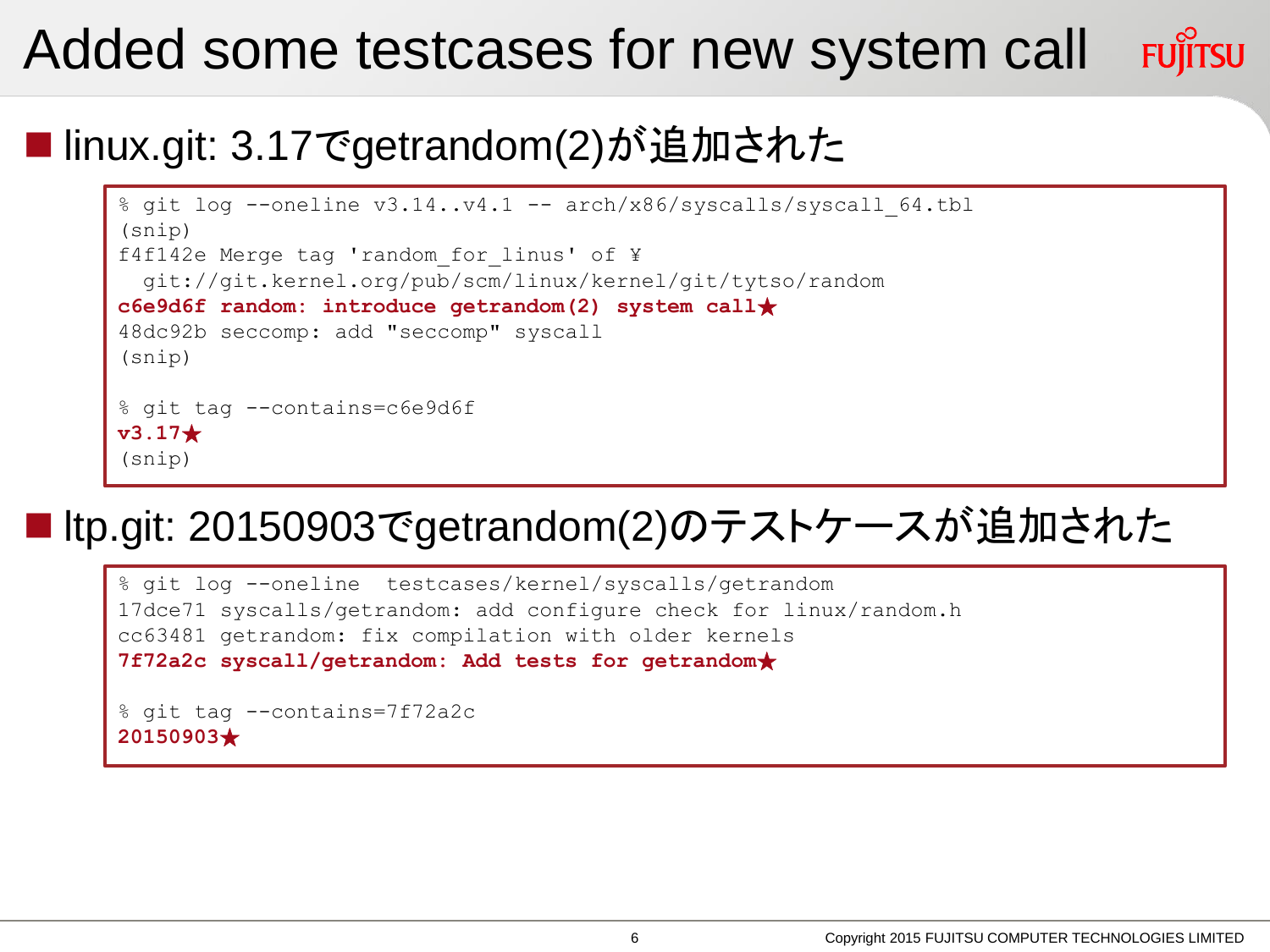## カーネルの仕様変更へ追従 ~madvise02~

#### **FAIL of madvise02 cause is kernel change!!**

% git log --oneline 20110915..20140422 -- testcases/kernel/syscalls/madvise/madvise02.c 6042d45 madvise/madvise02.c: extend EINVAL tests 9cb1db8 madvise/madvise02.c: cleanup **31dffcf syscalls/madvise02: fix madvise case due to kernel change**★ 0101f63 syscalls/madvise: code cleanup d59a659 s/Tst count/tst count/ to avoid CamelCase 354ebb4 cleanup code indent 472267d madvise02: code cleanup

% git show 31dffcf commit 31dffcf9420430f6a5042b74d4beb72317523f18 Author: Caspar Zhang <caspar@casparzhang.com> Date: Thu Mar 7 14:39:16 2013 +0800

syscalls/madvise02: fix madvise case due to kernel change

 **since kernel commit 1998cc0 (after kernel-3.8 released), madvise(MADV\_WILLNEED) to anonymous memory doesn't return -EBADF now, as now we support swap prefetch.** Thus the 5th testcase in madvise02 will not pass. This patch fixes this by adding a tst kvercmp() condition, and will give a pass if kernel is  $>=3.9$  (including the RCs).

 Signed-off-by: Caspar Zhang <caspar@casparzhang.com> Reviewed-by: Wanlong Gao <gaowanlong@cn.fujitsu.com> Reviewed-by: Zhouping Liu <zliu@redhat.com>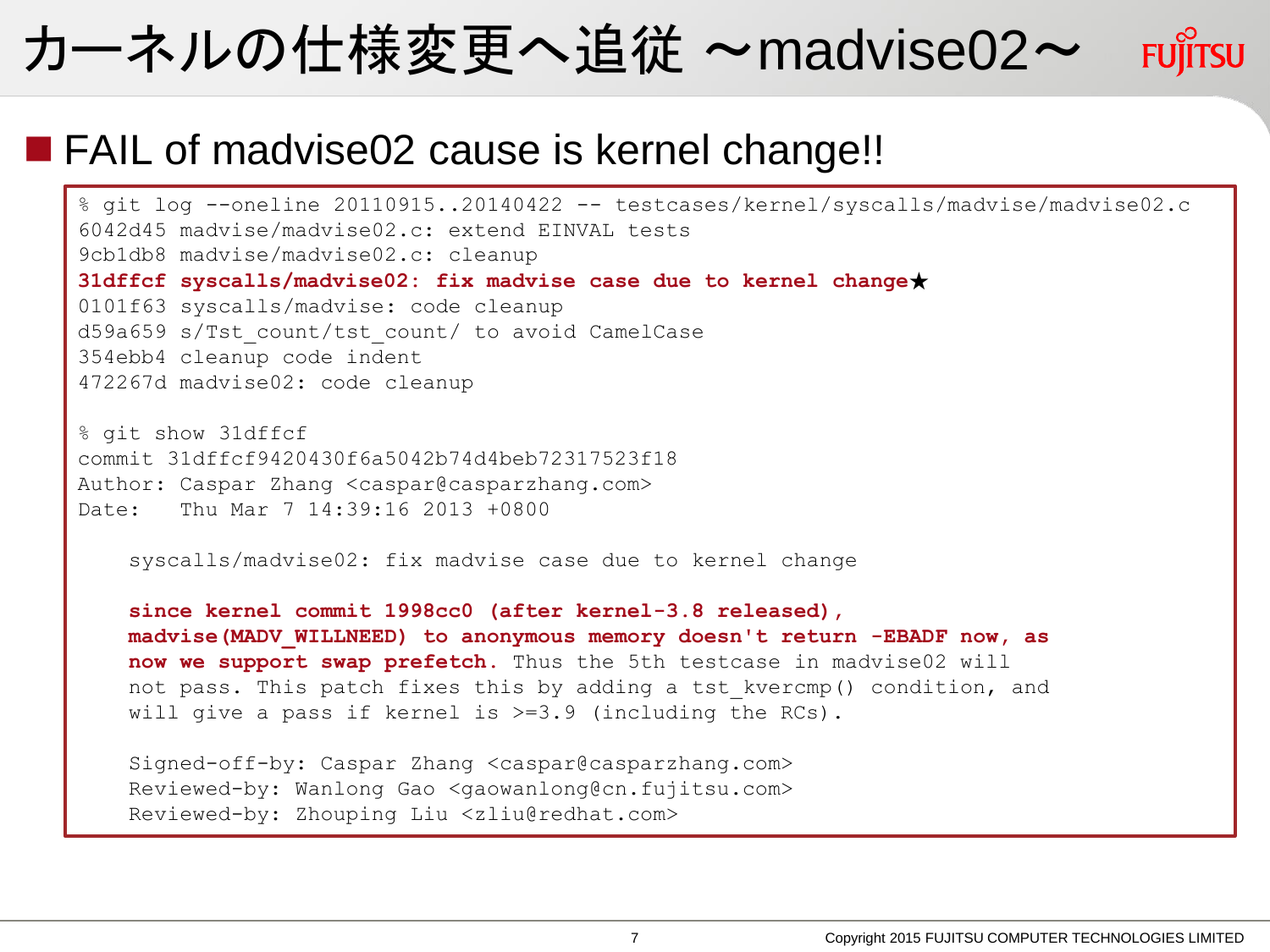## テストケースのバグの修正 ~fanotify02~



#### ■ FAIL of fanotify02 cause is incorrect testcase!!

```
% git log --oneline 20150119..20150420 -- testcases/kernel/syscalls/fanotify
9f662f5 syscalls/fanotify02: Fixup testcase
d6d11d0 Introduce tst_parse_opts()
aabb834 Include usctest.h in test.h
605fa33 Get rid of TEST_CLEANUP
%
% git show 9f662f5
commit 9f662f54564f3db08224c0adfaa5dc544a3ad02f
Author: Jan Kara <jack@suse.cz>
Date: Thu Apr 2 09:14:11 2015 +0200
     syscalls/fanotify02: Fixup testcase
     The tescase incorrectly assumed that events will be generated for a
     directory when FAN_ONDIR was not specified. That used to be the case due
     to a kernel bug but it's not the case anymore.
     Signed-off-by: Jan Kara jack@suse.cz
(snip)
```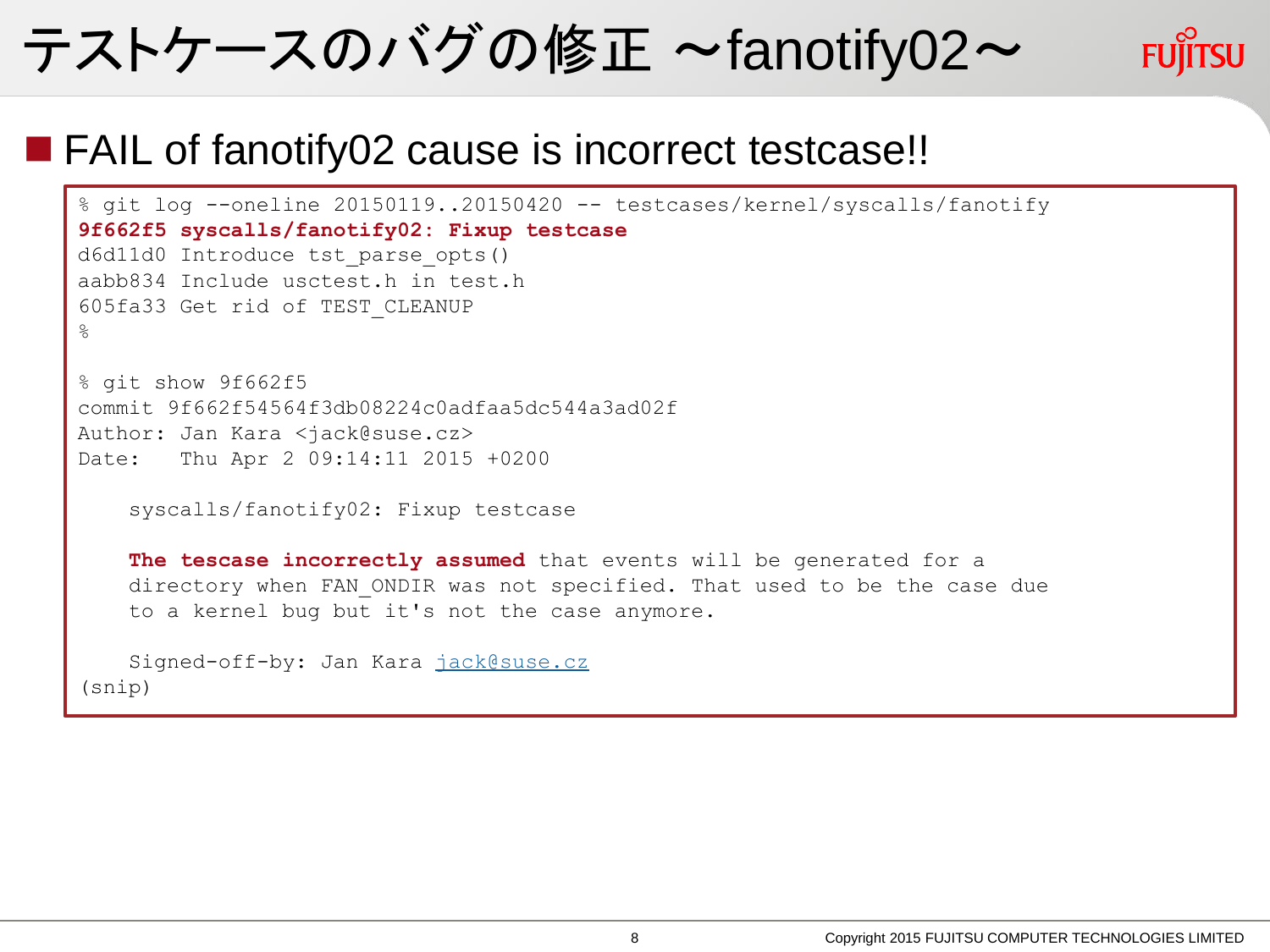## Evaluation of LTSI-4.1 by LTP



#### **Environment**

| <b>Component</b>     | <b>Version</b>                                  |
|----------------------|-------------------------------------------------|
| <b>Hardware</b>      | Intel Core i3 2100 on Intel DH67CF (x86_64)     |
| Linux kernel         | V4.1.6                                          |
| <b>Userland</b>      | Yocto 1.7 based Fujitsu In-House Distro via NFS |
| Glibc                | glibc $2.20$                                    |
| <b>GCC</b>           | gcc 4.9.2                                       |
| <b>Test scenario</b> | syscalls                                        |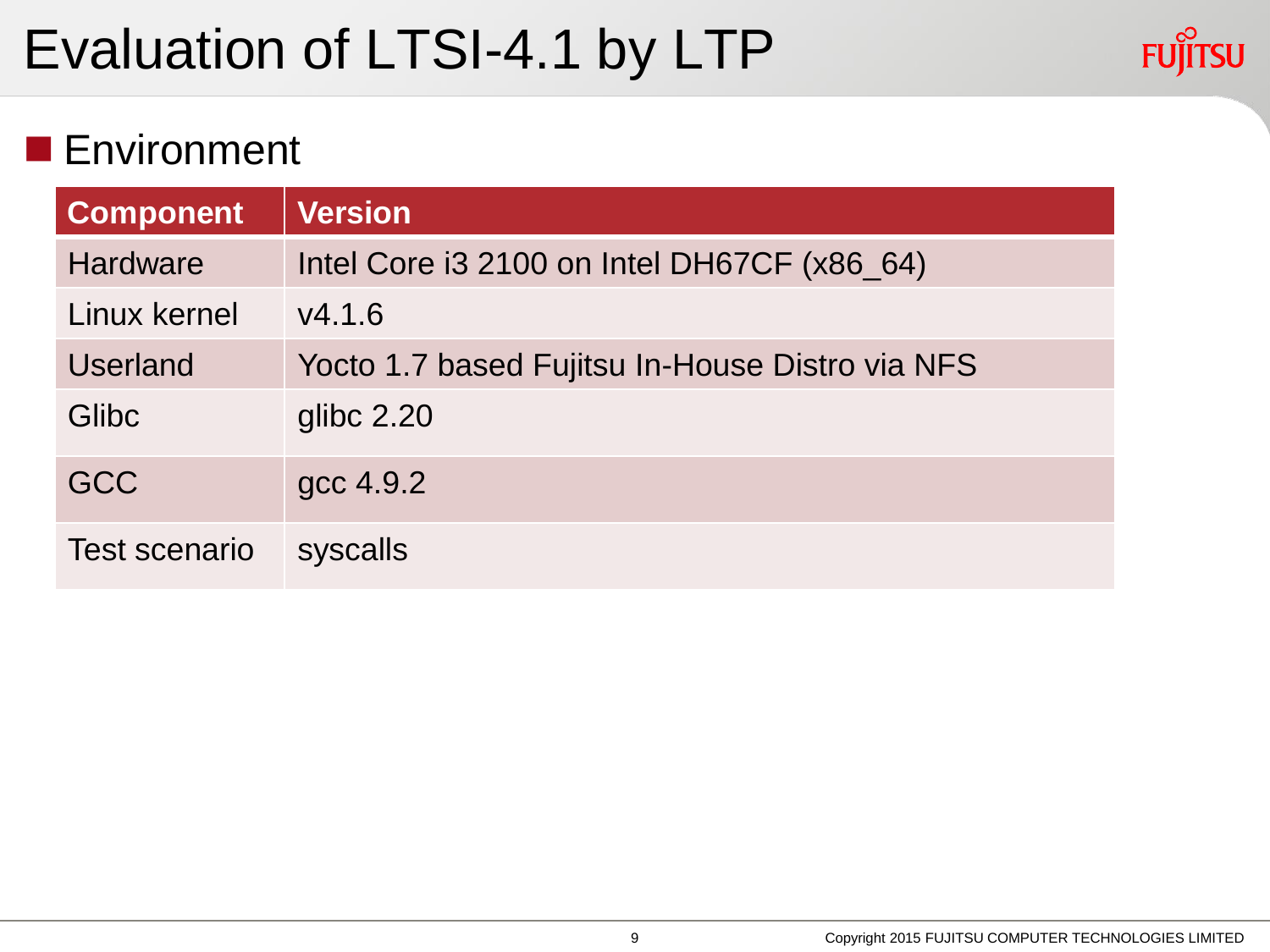## Evaluation of LTSI-4.1 by LTP (contd.)

#### ■ 結果をテストケースごとに整理した

| <b>Testcase</b>        | 20100831<br>※  | 20110915<br>※ | 20140422       | 20140828       | 20150119       | 20150420    | 20150903    |
|------------------------|----------------|---------------|----------------|----------------|----------------|-------------|-------------|
| <b>Testcases</b>       | 967            | 967           | 1026           | 1047           | 1048           | 1062        | 1072        |
| fanotify02             | $\blacksquare$ | ۰.            | <b>Hang up</b> | <b>Hang up</b> | <b>Hang up</b> | <b>PASS</b> | <b>PASS</b> |
| recv <sub>01</sub>     | <b>FAIL</b>    | <b>FAIL</b>   | <b>FAIL</b>    | <b>FAIL</b>    | <b>PASS</b>    | <b>PASS</b> | <b>PASS</b> |
| recyfrom01             | <b>FAIL</b>    | <b>FAIL</b>   | <b>FAIL</b>    | <b>FAIL</b>    | <b>PASS</b>    | <b>PASS</b> | <b>PASS</b> |
| recvmsg01              | <b>FAIL</b>    | <b>FAIL</b>   | <b>FAIL</b>    | <b>FAIL</b>    | <b>PASS</b>    | <b>PASS</b> | <b>PASS</b> |
| setregid <sub>02</sub> | <b>PASS</b>    | <b>PASS</b>   | <b>PASS</b>    | <b>FAIL</b>    | <b>FAIL</b>    | <b>PASS</b> | <b>FAIL</b> |

※1 他にcreat08, get\_robust\_list01, getrusage03, ioctl03, lseek03, msgctl11, madvise02, sendmsg01, sendto01, sockioctl01, sysctl01, sysctl03, sysctl04, sysctl05もFAILであった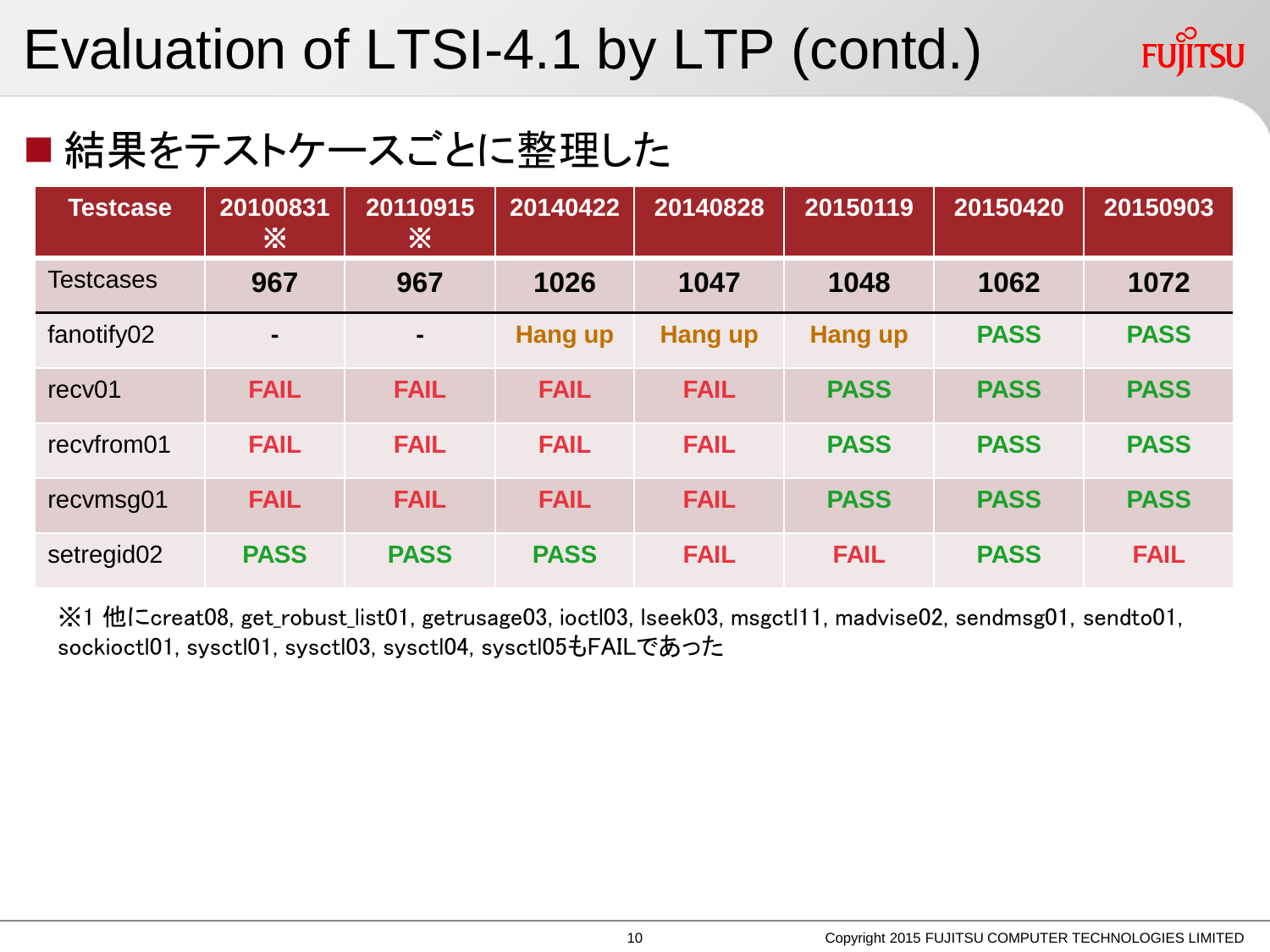## **Conclusions**



- Should maintain latest LTP
	- ■カーネルの進化に追従し、テストケースが追加・更新される
	- ■bugfixが取り込まれる
- Should contain latest LTP test in LTSI Test Framework
- 皆さんも新しいLTPを使ってLTSI-4.1をテストしましょう!!

The names of products are the product names, trademarks or registered trademarks of the respective companies. Trademark notices ((R),TM) are not necessarily displayed on system names and product names in this material.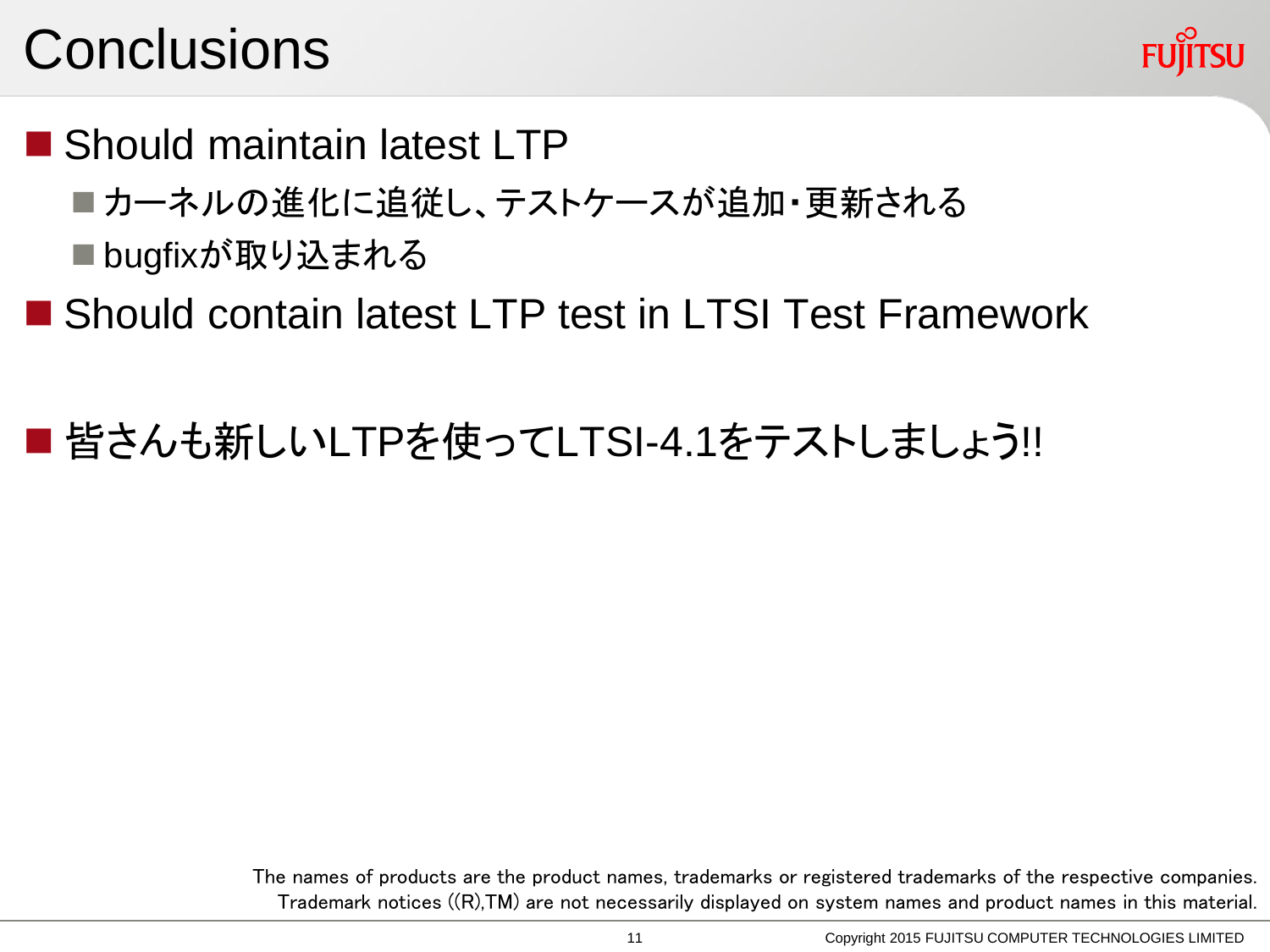# FUJITSU

## shaping tomorrow with you